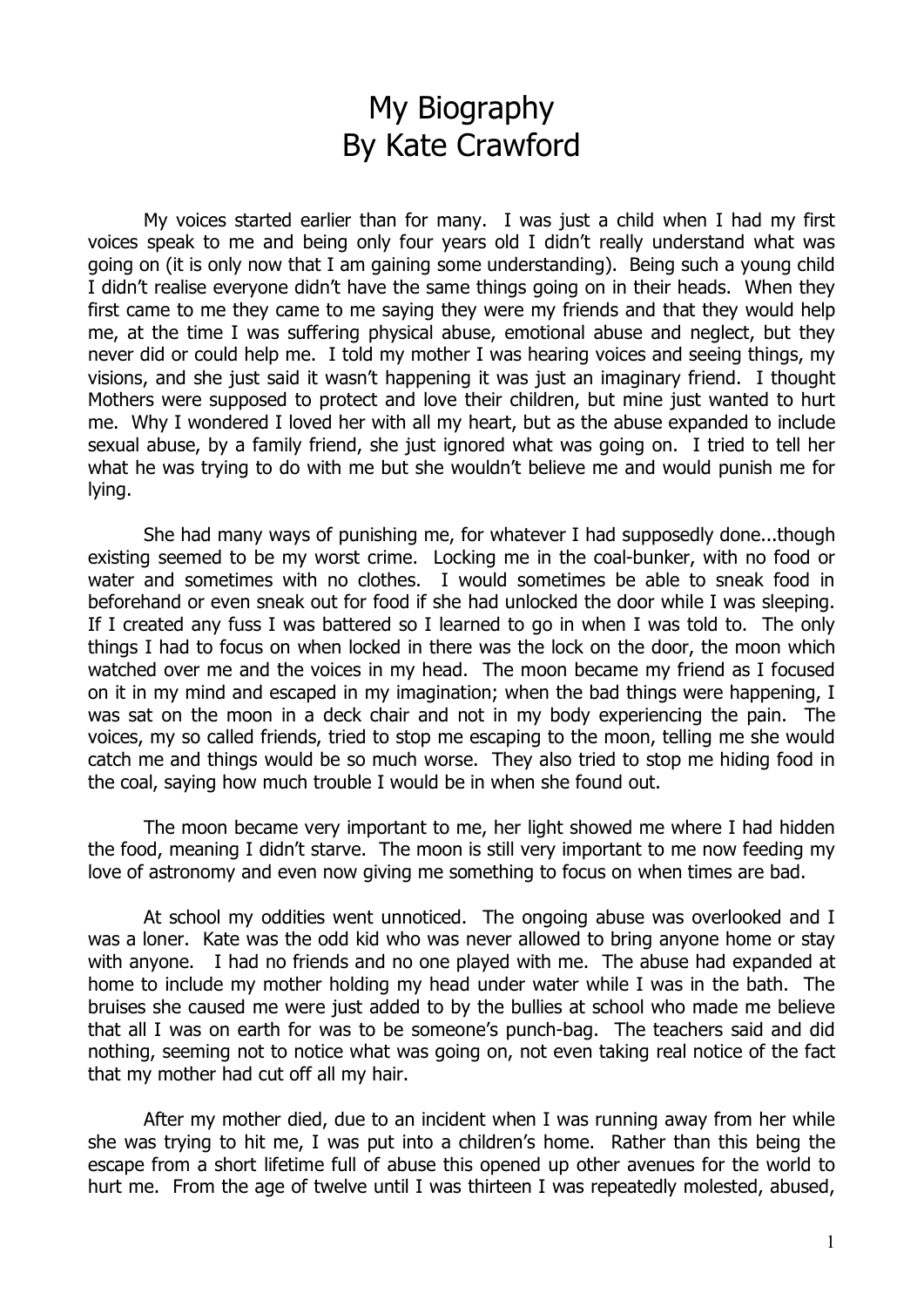raped by a member of staff, and forced to perform sexual acts with the other children. I now call this man 'The Alien' as no human being could do such things to a child. He has become the 'top dog' of the chorus of voices in my mind.

Life went on, but not very well after these early years of abuse. One kind of abuser; was exchanged for another as I went to live with my grandmother. I tried to live a so-called normal life, but the things going on in my head were far from normal. Four years later at seventeen she died and I was on my own in the world (as I had always been), in my own world of voices, but at least no one was hurting me now.

My voices took the place of the people who had hurt me over the years. The abuse I had suffered at their hands I now suffered in my mind, as I still do.

I was first hospitalised after being raped, where I was diagnosed with post stress paranoid schizophrenia. The initial reaction was to medicate me, in the belief that the medication would silence the voices. All the medication did for the 28 days that I was sectioned was weaken my resistance to the voices and make me sleepy. On release I was thrown back to the world with no support and a bottle full of pills that were supposed to cure me.

To escape from the person who raped me I moved away from Scotland down to Manchester. It had been explained to me that a prosecution was unlikely due to my mental health issues and I knew I wouldn't be believed if it ever came to court.

Three months after I moved to Manchester the Glasgow police came looking for me, because my Alien had been arrested and was due in court with multiple charges relating to sexual abuse and rape occurring at the children's home I had been in. I was asked to give evidence, but the thought of being in court with The Alien was something I just couldn't face. The police were pretty good, not pressurising me to give evidence and when I was declared mentally unfit to give evidence they left me alone. I did and do not want to know what happened to The Alien because if he did get away with what he did I would blame myself for not testifying. The one thing I did want, an apology from social services for letting this animal do what he did to me, is something that they refused and is unlikely to ever happen.

The stress of these events and the horrors of my past that it dredged up caused me to decline. I was sectioned again and my children were taken into care. The voices worked on this, telling me that my children would go through what I had and it was all my fault. The Alien, my main voice, played on the fact that social services and anyone involved with them wasn't human, but an alien, like him, or someone working with the aliens. I asked a member of staff to talk to me, to try to help me keep some grip on reality as I was being told that the aliens were coming for me too. They said they would, but never came. Because of this I barricaded myself in my room and then the staff did come...they forced their way in, held me down and forcibly injected me...all which could have been avoided with a few minutes talking.

I became like my mother after the injections, I would sit in a chair all day where I was put without a coherent thought in my head. When I was allowed to start coming around from the medication I figured out rather quickly that admitting to hearing the voices and seeing spaceships was not going to get me out. So to get my children back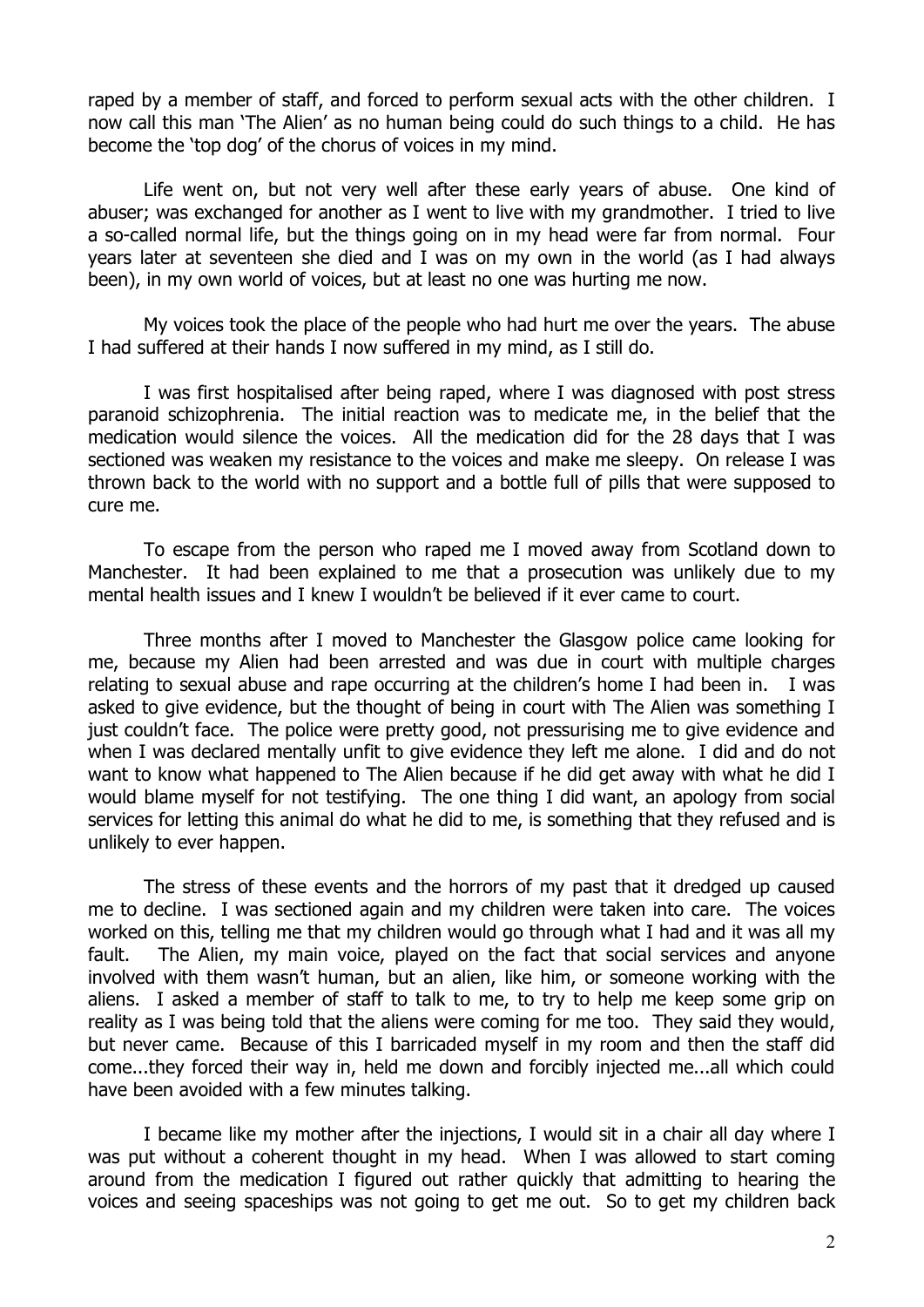safe with me I lied through my teeth, telling the psychiatrists exactly what they wanted to hear about how their wonder-drugs were working.

 Back with my children Social Services now started insinuating my lack of ability to function, due to the medication was neglect and if I talked about the things that were troubling me, what the voices were saying, it was emotional abuse. The only person who seemed to be on my side was my Health Visitor who was the first person who pointed me towards the Hearing Voices Network. She was the first person who listened and tried to understand. Unlike Social Services she didn't fixate on the state of the house and she understood that the medication left me in a state where even when I had the motivation, I just didn't have the ability. Taking large amounts of medication made it impossible for me to be an effective mother, especially as a single mother.

Within the Hearing Voices Network I found for the first time in my life a group of people who actually understood what I was talking about and who believed me. Through shared experiences they helped me formulate my own coping strategies; gave me an understanding of what the voices could mean and tried to focus on the positives of hearing voices. One of the first tasks was to try and put names to the voices. Without names there is the fear of the unknown, with names they might still be there abusing me, but that fear is lessened.

The voices had convinced me that everything that had happened to me was my fault. I deserved to be beaten, starved, half drowned with my head down the toilet. The apparent affection and attention which had been shown whilst I was being sexually abused was something I had craved, never having had attention in a positive way. So the voices worked on the fact that I must have sought out the sexual side too and involuntary responses to the sexual situations just proved I was a whore, slag...or worse and they kept reminding me of this every day. Hearing Voices Network helped me realise that though I might carry the guilt, that guilt was misplaced. I was the victim rather than the one at fault and that the voices were just working on my deepest fears, going for the pound of flesh closest to my heart.

The voices tend to take the form that we are most susceptible to. If you are a religious person perhaps they might take the form of god or the devil. Perhaps a family member who was (or is) important to you might be a way of getting you to listen to everything that they say and believe what they say. In my case they take the form of aliens and only through listening to them, and no one else, can I protect my family. They work on my weaknesses, they are part of me and know everything I know, dredging up memories, thoughts and sensations I would have liked to forget long ago. Left alone with them, without support, I relive the worst moments of my past again and again, night after night.

Now with the support of the friends I have made at the Hearing Voices Network, I know I don't have to be alone with the voices; they have allowed me to reclaim my life. It is not a cure, there is no cure for hearing voices and it is not something that needs to be cured. It is what those voices say that we as voice hearers have to try to interpret. Not all that they say is bad, they can be messages from our subconscious saying all is not well, they can tell us that we have to do something before we break. It is when we are scared to discuss what is going on in our heads, when we live alone with them that their more destructive potential can be unleashed.